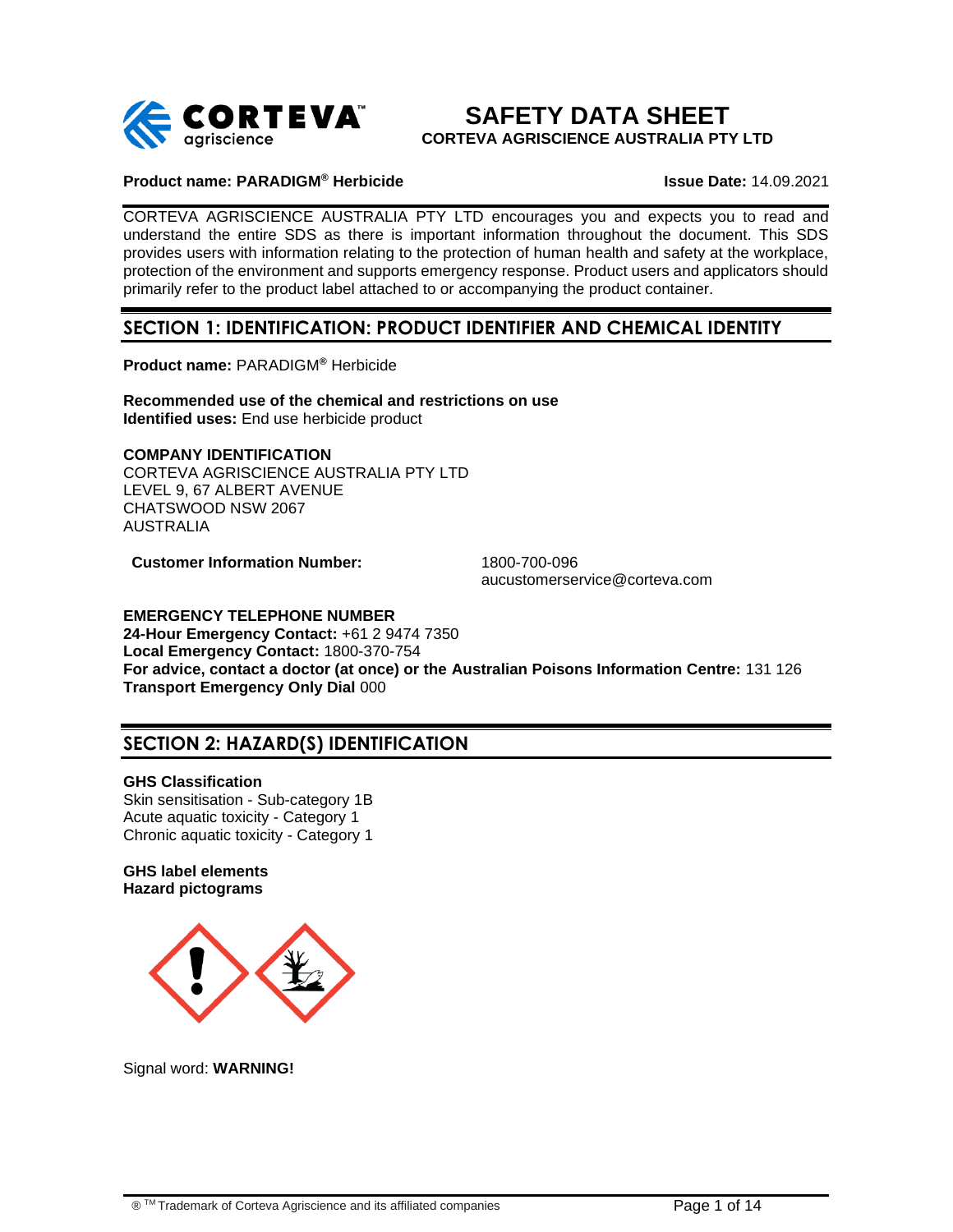#### **Hazard statements**

May cause an allergic skin reaction. Very toxic to aquatic life with long lasting effects.

# **Precautionary statements**

#### **Prevention**

Contaminated work clothing should not be allowed out of the workplace. Avoid release to the environment. Wear protective gloves.

# **Response**

IF ON SKIN: Wash with plenty of soap and water. If skin irritation or rash occurs: Get medical advice/ attention. Wash contaminated clothing before re-use. Collect spillage.

# **Disposal**

Dispose of contents/ container to an approved waste disposal plant.

# **Other hazards**

No data available

# **SECTION 3: COMPOSITION AND INFORMATION ON INGREDIENTS, IN ACCORDANCE WITH SCHEDULE 8**

#### This product is a mixture.

| <b>Component</b>                | <b>CASRN</b>  | <b>Concentration</b> |
|---------------------------------|---------------|----------------------|
|                                 |               |                      |
| Halauxifen-methyl               | 943831-98-9   | 20.85%               |
| Florasulam                      | 145701-23-1   | 20.0%                |
| Kaolin                          | 1332-58-7     | $>$ 10.0 - < 20.0 %  |
| Citric acid                     | 77-92-9       | $< 10.0 \%$          |
| Sodium N-methyl-N-oleoyltaurine | 137-20-2      | $< 5.0 \%$           |
| Titanium dioxide                | 13463-67-7    | $< 1.0 \%$           |
| Quartz                          | 14808-60-7    | $< 1.0 \%$           |
| <b>Balance</b>                  | Not available | $\leq$ 37.15 %       |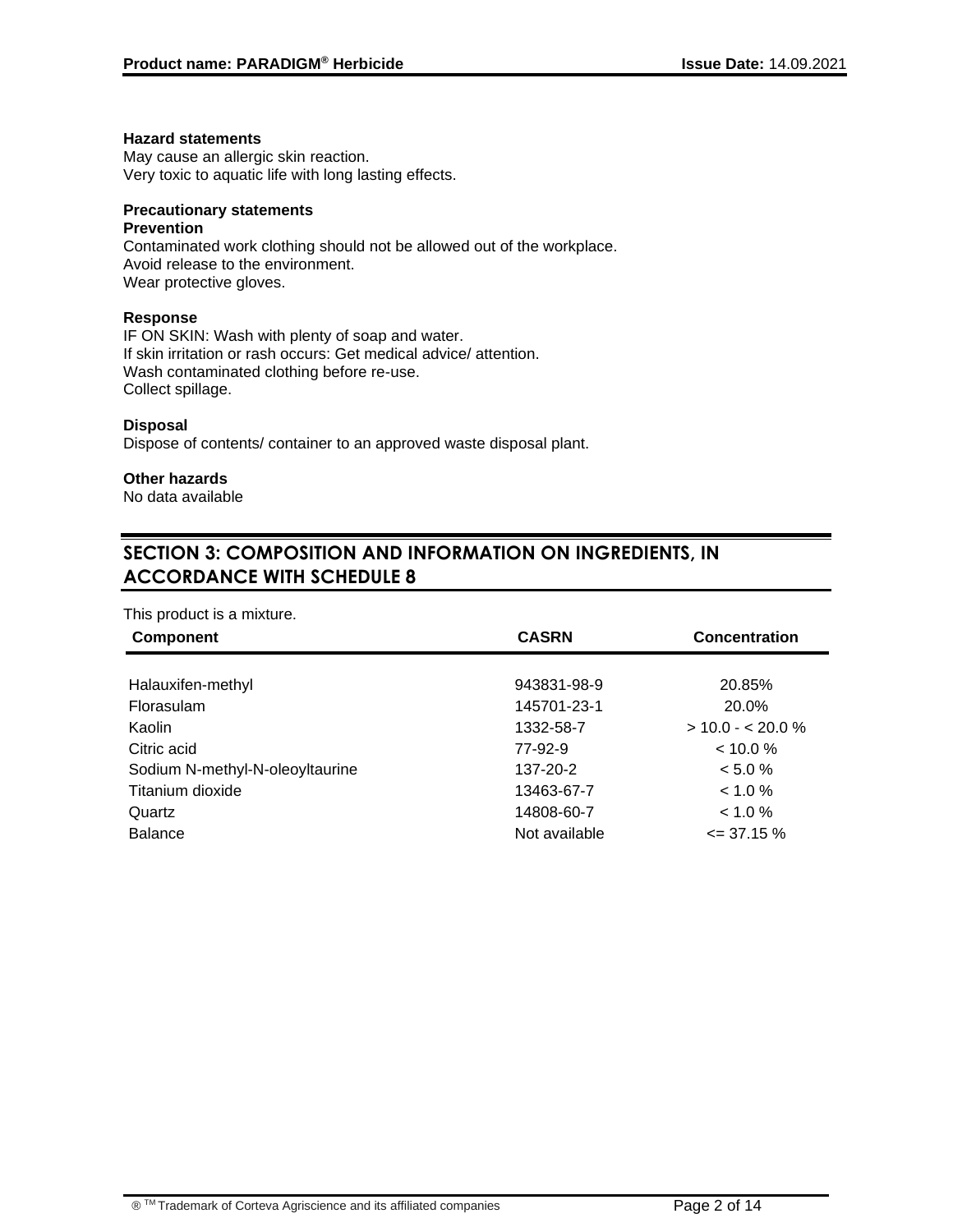# **SECTION 4: FIRST AID MEASURES**

#### **Description of first aid measures**

**General advice:** First Aid responders should pay attention to self-protection and use the recommended protective clothing (chemical resistant gloves, splash protection). If potential for exposure exists refer to Section 8 for specific personal protective equipment.

**Inhalation:** Move person to fresh air. If person is not breathing, call an emergency responder or ambulance, then give artificial respiration; if by mouth to mouth use rescuer protection (pocket mask etc). Call a poison control center or doctor for treatment advice.

**Skin contact:** Take off contaminated clothing. Wash skin with soap and plenty of water for 15-20 minutes. Call a poison control center or doctor for treatment advice. Wash clothing before reuse. Shoes and other leather items which cannot be decontaminated should be disposed of properly.

**Eye contact:** Hold eyes open and rinse slowly and gently with water for 15-20 minutes. Remove contact lenses, if present, after the first 5 minutes, then continue rinsing eyes. Call a poison control center or doctor for treatment advice.

**Ingestion:** No emergency medical treatment necessary.

**Most important symptoms and effects, both acute and delayed:** Aside from the information found under Description of first aid measures (above) and Indication of immediate medical attention and special treatment needed (below), any additional important symptoms and effects are described in Section 11: Toxicology Information.

#### **Indication of any immediate medical attention and special treatment needed**

**Notes to physician:** No specific antidote. Treatment of exposure should be directed at the control of symptoms and the clinical condition of the patient. Have the Safety Data Sheet, and if available, the product container or label with you when calling a poison control center or doctor, or going for treatment.

# **SECTION 5: FIREFIGHTING MEASURES**

#### **Hazchem Code**: 2Z

**Suitable extinguishing media:** Water. Dry chemical fire extinguishers. Carbon dioxide fire extinguishers. Foam.

#### **Unsuitable extinguishing media:** No data available

#### **Special hazards arising from the substance or mixture**

**Hazardous combustion products:** During a fire, smoke may contain the original material in addition to combustion products of varying composition which may be toxic and/or irritating. Combustion products may include and are not limited to: Nitrogen oxides. Hydrogen fluoride. Hydrogen cyanide. Hydrogen chloride. Carbon monoxide. Carbon dioxide.

**Unusual Fire and Explosion Hazards:** Pneumatic conveying and other mechanical handling operations can generate combustible dust. To reduce the potential for dust explosions, do not permit dust to accumulate.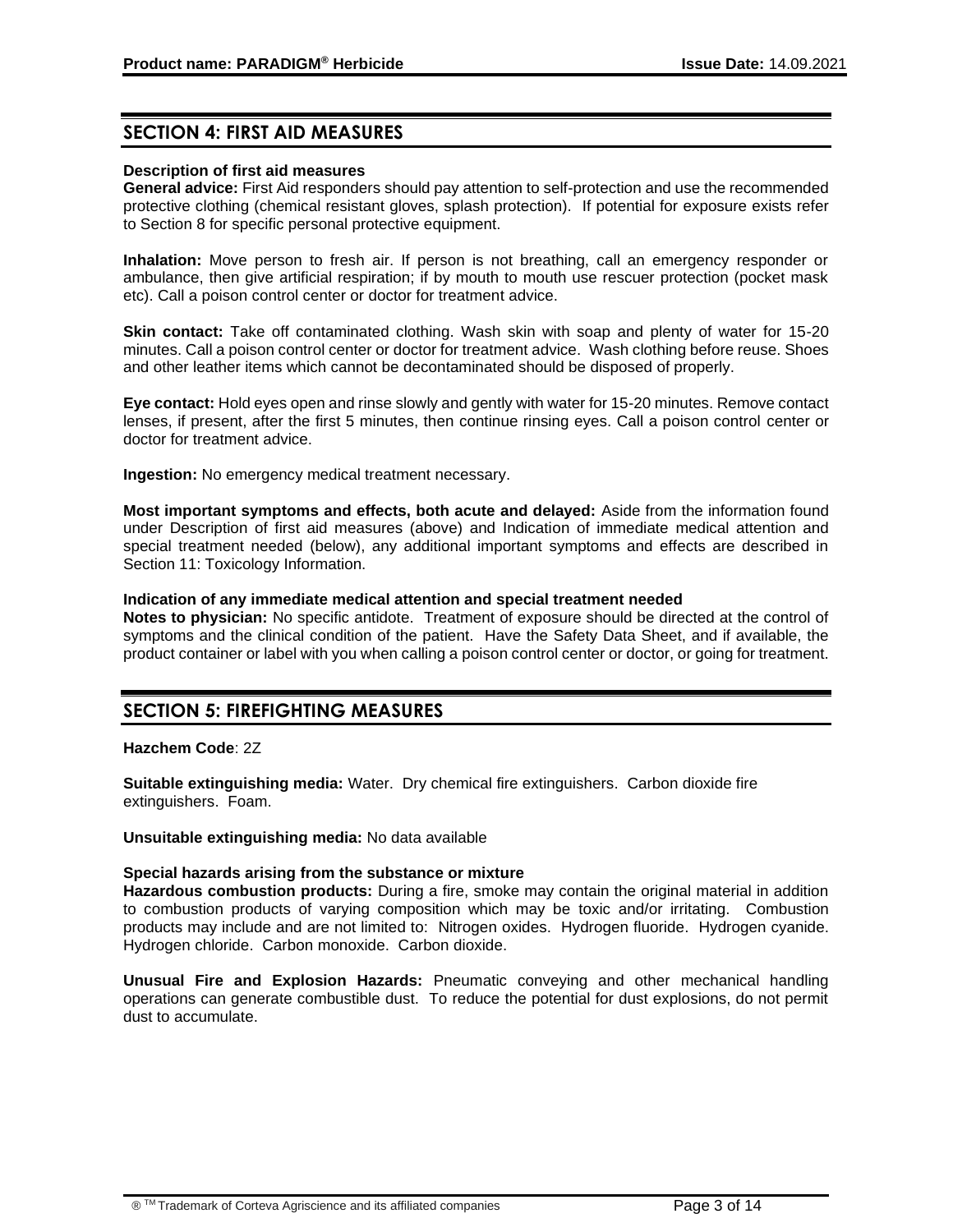# **Advice for firefighters**

**Fire Fighting Procedures:** Keep people away. Isolate fire and deny unnecessary entry. Consider feasibility of a controlled burn to minimize environment damage. Foam fire extinguishing system is preferred because uncontrolled water can spread possible contamination. Soak thoroughly with water to cool and prevent re-ignition. Hand held dry chemical or carbon dioxide extinguishers may be used for small fires. Processing this product may generate dusts. Dust explosion hazard may result from forceful application of fire extinguishing agents. Contain fire water run-off if possible. Fire water run-off, if not contained, may cause environmental damage. Review the "Accidental Release Measures" and the "Ecological Information" sections of this (M)SDS.

**Special protective equipment for firefighters:** Wear positive-pressure self-contained breathing apparatus (SCBA) and protective fire fighting clothing (includes fire fighting helmet, coat, trousers, boots, and gloves). If protective equipment is not available or not used, fight fire from a protected location or safe distance.

# **SECTION 6: ACCIDENTAL RELEASE MEASURES**

**Personal precautions, protective equipment and emergency procedures:** Isolate area. Keep unnecessary and unprotected personnel from entering the area. Spilled material may cause a slipping hazard. Refer to section 7, Handling, for additional precautionary measures. Use appropriate safety equipment. For additional information, refer to Section 8, Exposure Controls and Personal Protection.

**Environmental precautions:** Prevent from entering into soil, ditches, sewers, waterways and/or groundwater. See Section 12, Ecological Information. Spills or discharge to natural waterways is likely to kill aquatic organisms.

**Methods and materials for containment and cleaning up:** Contain spilled material if possible. Small spills: Sweep up. Collect in suitable and properly labeled containers. Large spills: Contact Corteva Agriscience for clean-up assistance. See Section 13, Disposal Considerations, for additional information.

# **SECTION 7: HANDLING AND STORAGE, INCLUDING HOW THE CHEMICAL MAY BE SAFELY USED**

**Precautions for safe handling:** Keep out of reach of children. Do not swallow. Avoid contact with eyes, skin, and clothing. Avoid breathing dust or mist. Avoid prolonged or repeated contact with skin. Wash thoroughly after handling. Use with adequate ventilation. Good housekeeping and controlling of dusts are necessary for safe handling of product. See Section 8, EXPOSURE CONTROLS AND PERSONAL PROTECTION.

**Conditions for safe storage:** Store in a dry place. Store in original container. Do not store near food, foodstuffs, drugs or potable water supplies.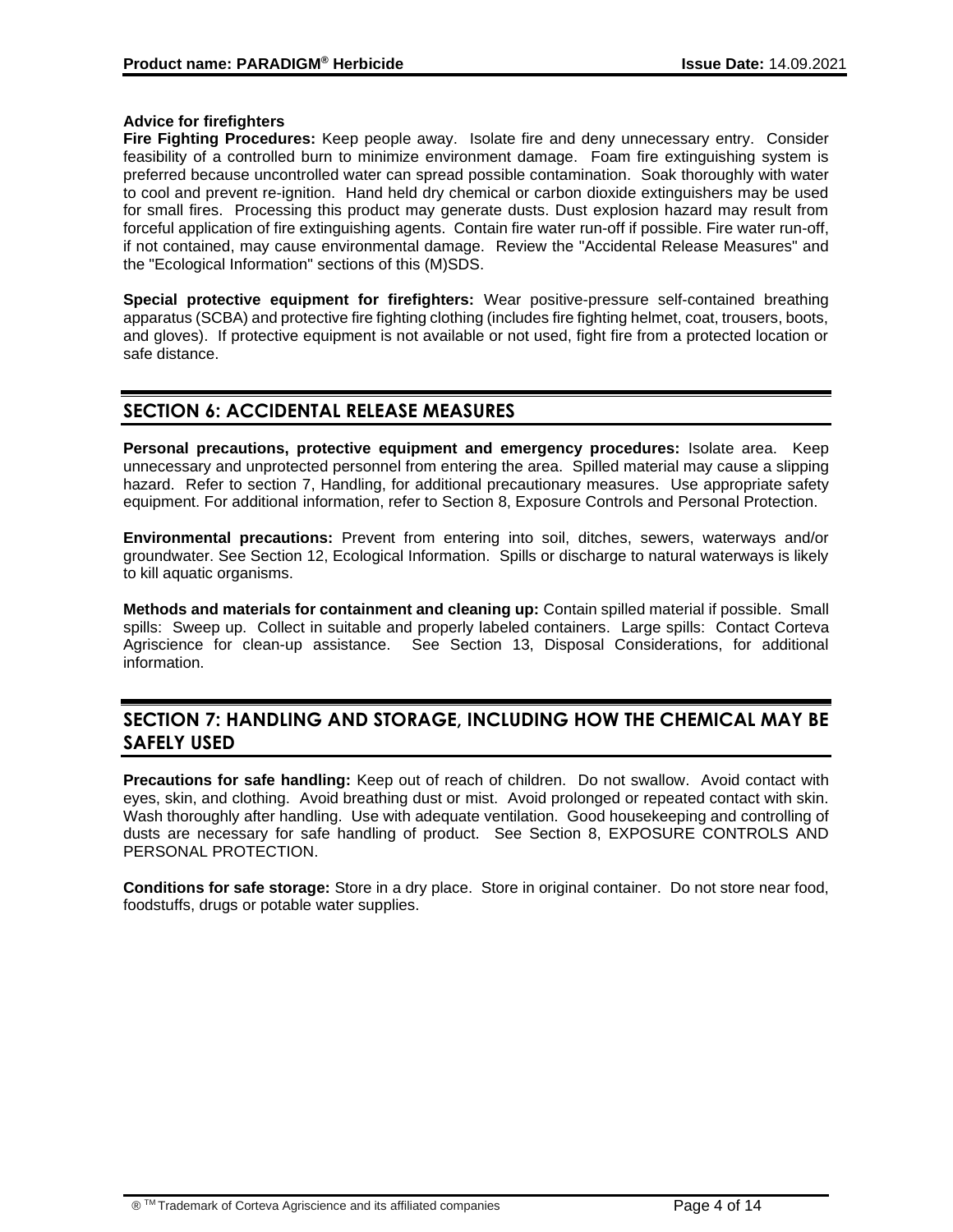# **SECTION 8: EXPOSURE CONTROLS AND PERSONAL PROTECTION**

#### **Control parameters**

Exposure limits are listed below, if they exist.

| <b>Component</b> | <b>Regulation</b> | <b>Type of listing</b>         | <b>Value/Notation</b> |
|------------------|-------------------|--------------------------------|-----------------------|
| Kaolin           | <b>ACGIH</b>      | <b>TWA Respirable fraction</b> | $2 \text{ mg/m}$      |
|                  | AU OEL            | TWA                            | 10 $mg/m3$            |
| Titanium dioxide | <b>ACGIH</b>      | TWA                            | 10 mg/m3, Titanium    |
|                  |                   |                                | dioxide               |
|                  | Dow IHG           | TWA                            | $2.4 \text{ mg/m}$ 3  |
|                  | AU OEL            | TWA                            | 10 mg/m $3$           |
| Quartz           | <b>ACGIH</b>      | <b>TWA Respirable fraction</b> | 0.025 mg/m3, Silica   |
|                  | AU OEL            | <b>TWA Respirable dust</b>     | $0.1$ mg/m $3$        |

RECOMMENDATIONS IN THIS SECTION ARE FOR MANUFACTURING, COMMERCIAL BLENDING AND PACKAGING WORKERS. APPLICATORS AND HANDLERS SHOULD SEE THE PRODUCT LABEL FOR PROPER PERSONAL PROTECTIVE EQUIPMENT AND CLOTHING.

#### **Exposure controls**

**Engineering controls:** Use local exhaust ventilation, or other engineering controls to maintain airborne levels below exposure limit requirements or guidelines. If there are no applicable exposure limit requirements or guidelines, general ventilation should be sufficient for most operations. Local exhaust ventilation may be necessary for some operations.

#### **Individual protection measures**

**Eye/face protection:** Use safety glasses (with side shields).

### **Skin protection**

**Hand protection:** Use chemical resistant gloves classified under standard AS/NZS 2161.10: Protective gloves against chemicals and micro-organisms. Examples of preferred glove barrier materials include: Polyvinyl chloride ("PVC" or "vinyl"). Neoprene. Nitrile/butadiene rubber ("nitrile" or "NBR"). When prolonged or frequently repeated contact may occur, a glove is recommended to prevent contact with the solid material. NOTICE: The selection of a specific glove for a particular application and duration of use in a workplace should also take into account all relevant workplace factors such as, but not limited to: Other chemicals which may be handled, physical requirements (cut/puncture protection, dexterity, thermal protection), potential body reactions to glove materials, as well as the instructions/specifications provided by the glove supplier.

**Other protection:** Use protective clothing chemically resistant to this material. Selection of specific items such as face shield, boots, apron, or full body suit will depend on the task.

**Respiratory protection:** Respiratory protection should be worn when there is a potential to exceed the exposure limit requirements or guidelines. If there are no applicable exposure limit requirements or guidelines, wear respiratory protection when adverse effects, such as respiratory irritation or discomfort have been experienced, or where indicated by your risk assessment process. For most conditions, no respiratory protection should be needed; however, in dusty atmospheres, use an approved particulate respirator.

The following should be effective types of air-purifying respirators: Organic vapour cartridge with a particulate pre-filter.

**Other Information:** Selection and use of personal protective equipment should be in accordance with the recommendations in one or more of the relevant Australian/New Zealand Standards, including: AS/NZS 1336: Eye and face protection – Guidelines.

AS/NZS 1337: Personal eye protection - Eye and face protectors for occupational applications.

AS/NZS 1715: Selection, use and maintenance of respiratory protective equipment.

AS/NZS 2161: Occupational protective gloves.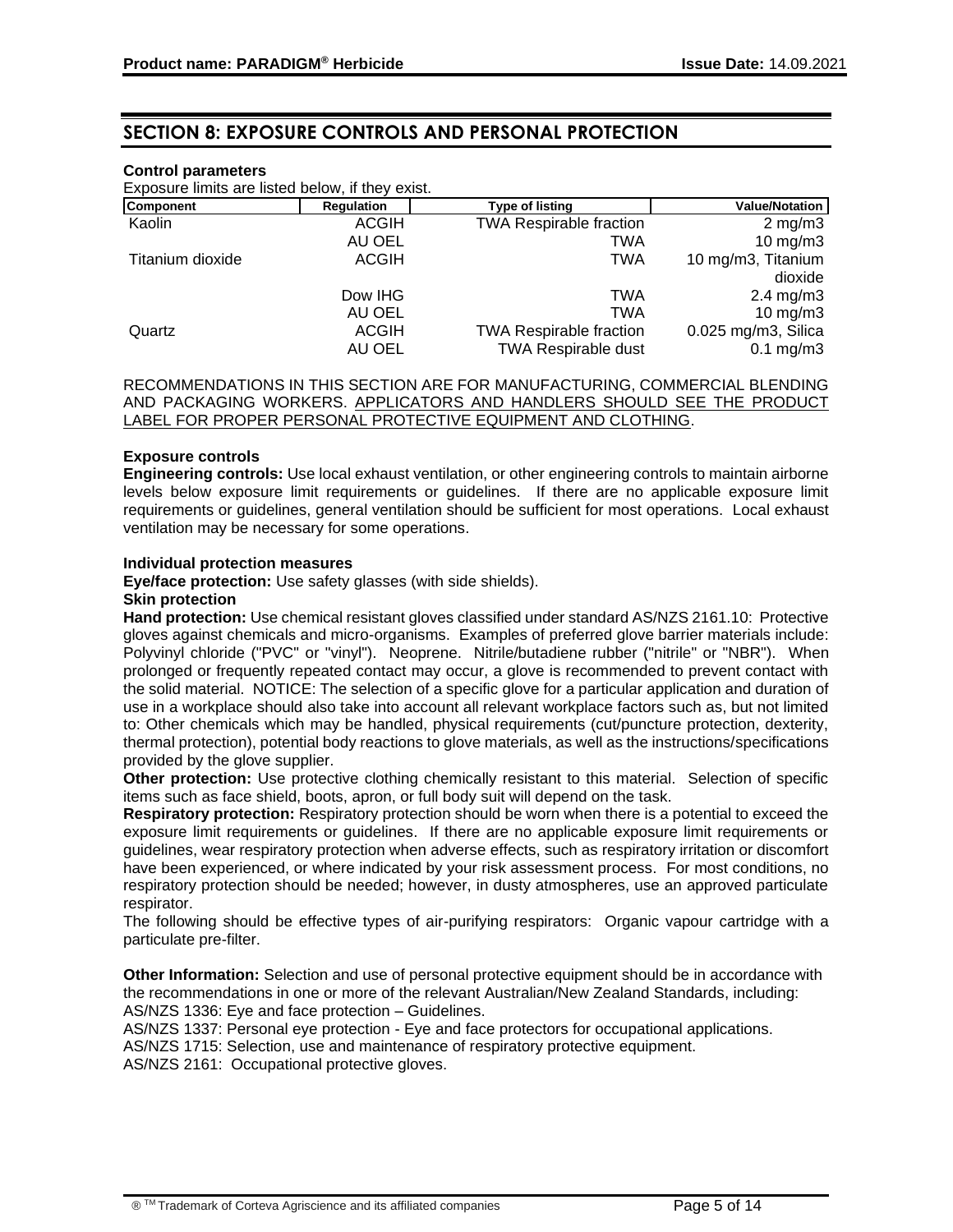AS/NZS 2210: Occupational protective footwear. AS/NZS 4501: Occupational protective clothing Set

# **SECTION 9: PHYSICAL AND CHEMICAL PROPERTIES**

| <b>Appearance</b>                                 |                                               |
|---------------------------------------------------|-----------------------------------------------|
| <b>Physical state</b>                             | Granules.                                     |
| <b>Colour</b>                                     | Tan                                           |
| Odour                                             | Mild                                          |
| <b>Odour Threshold</b>                            | No test data available                        |
| рH                                                | 5.62 pH Electrode (1% aqueous suspension)     |
| <b>Melting point/range</b>                        | Not determined                                |
| <b>Freezing point</b>                             | Not applicable                                |
| Boiling point (760 mmHg)                          | Not applicable                                |
| Flash point - closed cup                          | Not applicable                                |
| <b>Evaporation Rate (Butyl Acetate</b><br>$= 1$   | Not applicable                                |
| <b>Flammability (solid, gas)</b>                  | No data available                             |
| <b>Lower explosion limit</b>                      | Not applicable                                |
| <b>Upper explosion limit</b>                      | Not applicable                                |
| <b>Vapour Pressure</b>                            | Not applicable                                |
| <b>Relative Vapour Density (air = 1)</b>          | Not applicable                                |
| <b>Relative Density (water = 1)</b>               | No data available                             |
| <b>Water solubility</b>                           | Not determined                                |
| <b>Partition coefficient: n-</b><br>octanol/water | No data available                             |
| <b>Auto-ignition temperature</b>                  | Not applicable                                |
| <b>Decomposition temperature</b>                  | No test data available                        |
| <b>Kinematic Viscosity</b>                        | Not applicable                                |
| <b>Explosive properties</b>                       | No.                                           |
| <b>Oxidizing properties</b>                       | No significant increase (>5C) in temperature. |
| <b>Bulk density</b>                               | 0.59 g/m3 Loose Volumetric                    |
| <b>Molecular weight</b>                           | No data available                             |

NOTE: The physical data presented above are typical values and should not be construed as a specification.

# **SECTION 10: STABILITY AND REACTIVITY**

**Reactivity:** No dangerous reaction known under conditions of normal use.

**Chemical stability:** Stable under recommended storage conditions. See Storage, Section 7.

**Possibility of hazardous reactions:** Polymerization will not occur.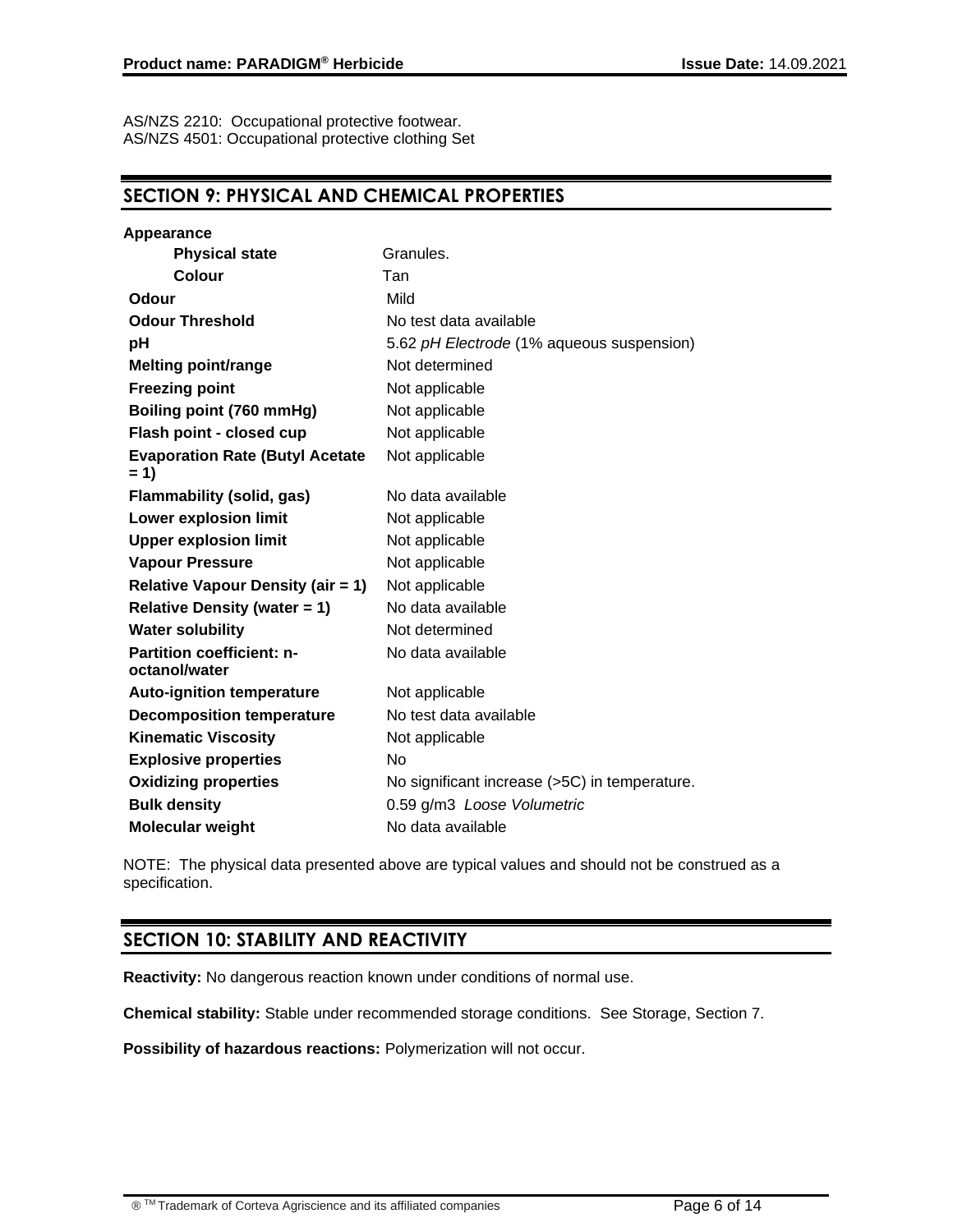**Conditions to avoid:** Exposure to elevated temperatures can cause product to decompose.

**Incompatible materials:** Avoid contact with: Strong oxidizers.

**Hazardous decomposition products:** Decomposition products depend upon temperature, air supply and the presence of other materials.

# **SECTION 11: TOXICOLOGICAL INFORMATION**

*Toxicological information appears in this section when such data is available.*

#### **Acute toxicity**

#### **Acute oral toxicity**

Very low toxicity if swallowed. Harmful effects not anticipated from swallowing small amounts.

LD50, Rat, female, > 5,000 mg/kg. No deaths occurred at this concentration.

# **Acute dermal toxicity**

Prolonged skin contact is unlikely to result in absorption of harmful amounts.

LD50, Rat, male and female, > 5,000 mg/kg No deaths occurred at this concentration.

# **Acute inhalation toxicity**

No adverse effects are anticipated from single exposure to dust. Based on the available data, respiratory irritation was not observed.

LC50, Rat, male and female, 4 Hour, dust/mist, > 2.27 mg/l. Maximum attainable concentration. No deaths occurred at this concentration.

#### **Skin corrosion/irritation**

Essentially non-irritating to skin.

# **Serious eye damage/eye irritation**

May cause slight eye irritation. Corneal injury is unlikely.

#### **Sensitization**

Has demonstrated the potential for contact allergy in mice. For respiratory sensitization: No relevant data found.

# **Specific Target Organ Systemic Toxicity (Single Exposure)**

Evaluation of available data suggests that this material is not an STOT-SE toxicant.

# **Specific Target Organ Systemic Toxicity (Repeated Exposure)**

For the active ingredient(s): In animals, effects have been reported on the following organs: Kidney. Liver.

#### **Carcinogenicity**

For the active ingredient(s): Florasulam. For similar active ingredient(s). Halauxifen. Did not cause cancer in laboratory animals. A risk assessment has been conducted for this product and has shown, that under normal handling, the minor components will not pose a hazard.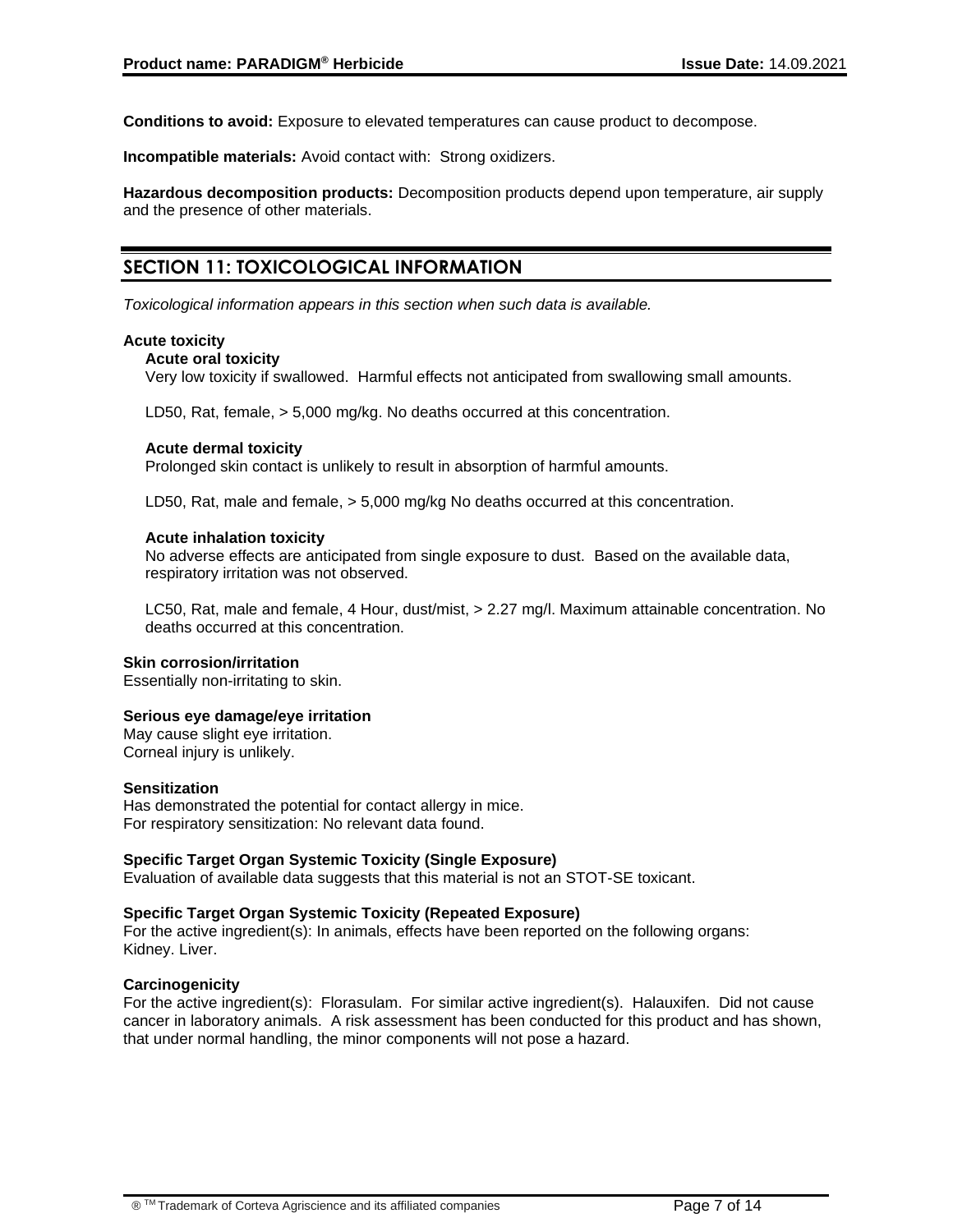# **Teratogenicity**

For the active ingredient(s): Has been toxic to the foetus in laboratory animals at doses toxic to the mother. Did not cause birth defects in laboratory animals.

For the active ingredient(s): Florasulam. Did not cause birth defects or other effects in the foetus even at doses which caused toxic effects in the mother.

#### **Reproductive toxicity**

For the active ingredient(s): Florasulam. For similar active ingredient(s). Halauxifen. In animal studies, did not interfere with reproduction.

# **Mutagenicity**

For the active ingredient(s): In vitro genetic toxicity studies were negative. Animal genetic toxicity studies were negative.

# **Aspiration Hazard**

Based on physical properties, not likely to be an aspiration hazard.

# **SECTION 12: ECOLOGICAL INFORMATION**

*Ecotoxicological information appears in this section when such data is available.*

# **Ecotoxicity**

# **Acute toxicity to fish**

Material is very highly toxic to aquatic organisms on an acute basis (LC50/EC50 <0.1 mg/L in the most sensitive species).

### **Acute toxicity to aquatic invertebrates**

EC50, Daphnia magna (Water flea), semi-static test, 48 Hour, > 100 mg/l

# **Acute toxicity to algae/aquatic plants**

ErC50, Pseudokirchneriella subcapitata (green algae), static test, 72 Hour, 0.0478 mg/l ErC50, Myriophyllum spicaturn, static test, 14 d, 0.00387 mg/l NOEC, Myriophyllum spicaturn, static test, 14 d, 0.000305 mg/l

# **Toxicity to Above Ground Organisms**

Material is practically non-toxic to birds on an acute basis (LD50 > 2000 mg/kg). Oral LD50, Colinus virginianus (Bobwhite quail), > 2000 mg/kg bodyweight. Oral LD50, Anas platyrhynchos (Mallard duck), > 2000 mg/kg bodyweight.

Oral LD50, Apis mellifera (bees), 48 hrs, > 212.6 µg/bee Contact LD50, Apis mellifera (bees), 48 hrs, > 200 µg/bee

# **Toxicity to soil-dwelling organisms**

LC50, Eisenia andrei (red worm), 14 d, > 1,000 mg/kg

#### **Persistence and degradability Halauxifen-methyl**

**Biodegradability:** For similar active ingredient(s). Halauxifen. Material is expected to biodegrade very slowly (in the environment). Fails to pass OECD/EEC tests for ready biodegradability. 10-day Window: Not applicable **Biodegradation:** 7.7 % **Exposure time:** 28 d **Method:** OECD Test Guideline 310 or Equivalent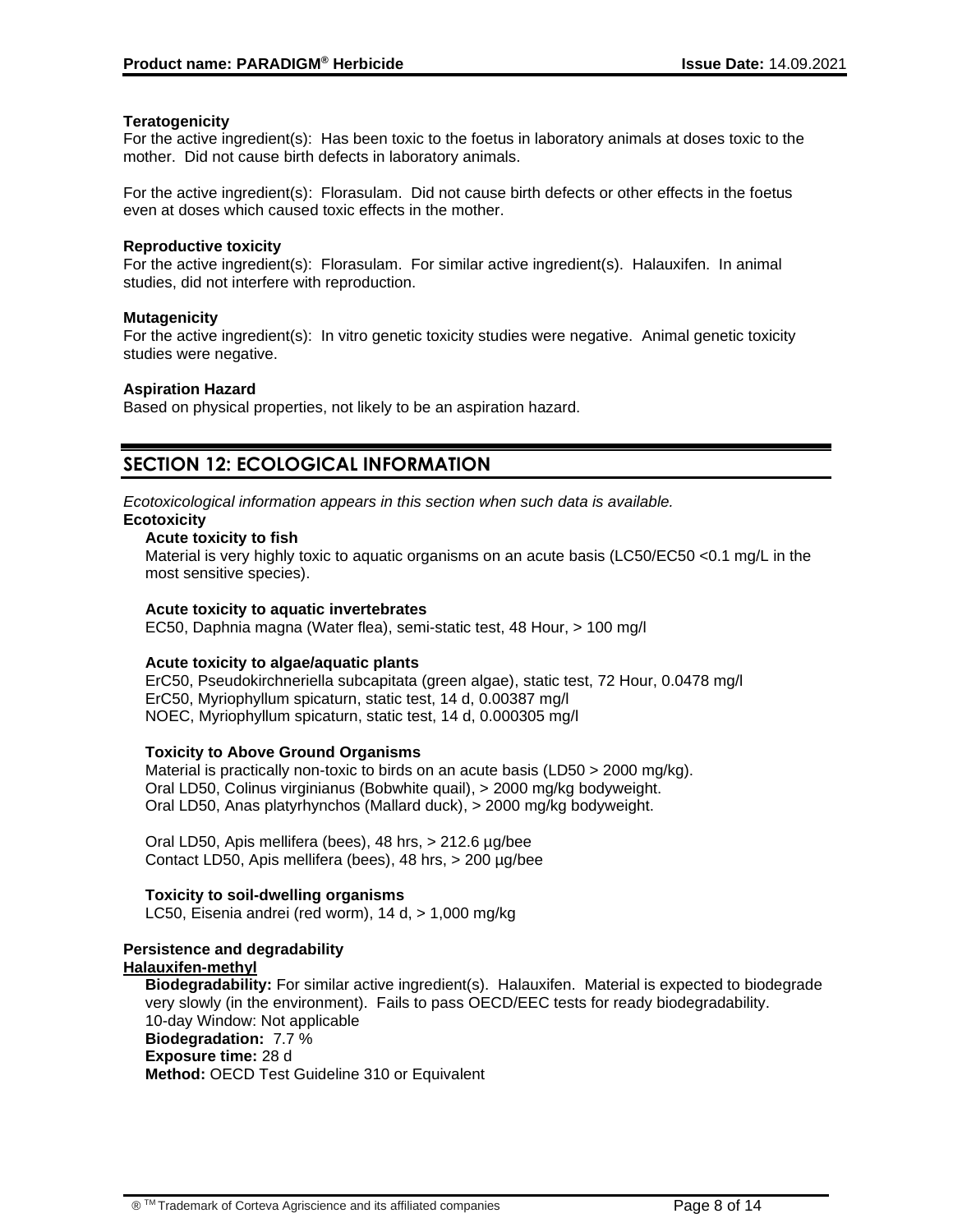### **Florasulam**

**Biodegradability:** Material is expected to biodegrade very slowly (in the environment). Fails to pass OECD/EEC tests for ready biodegradability. 10-day Window: Fail **Biodegradation:** 2 % **Exposure time:** 28 d **Method:** OECD Test Guideline 301B or Equivalent

#### **Theoretical Oxygen Demand:** 0.85 mg/mg **Biological Oxygen Demand (BOD)**

| Biological Oxygen Demand (BOD) |                   |  |
|--------------------------------|-------------------|--|
| $\mid$ Incubation time         | <b>BOD</b>        |  |
| - 5d                           | $\pm 0.012$ mg/mg |  |

**Stability in Water (1/2-life)**, > 30 d

#### **Photodegradation**

**Atmospheric half-life:** 1.82 Hour **Method:** Estimated.

# **Kaolin**

**Biodegradability:** Biodegradation is not applicable.

# **Citric acid**

**Biodegradability:** Material is expected to be readily biodegradable. Material is ultimately biodegradable (reaches > 70% mineralization in OECD test(s) for inherent biodegradability). 10-day Window: Pass **Biodegradation:** 97 % **Exposure time:** 28 d **Method:** OECD Test Guideline 301B or Equivalent 10-day Window: Not applicable **Biodegradation:** 98 % **Exposure time:** 7 d **Method:** OECD Test Guideline 302B or Equivalent

#### **Sodium N-methyl-N-oleoyltaurine**

**Biodegradability:** Material is readily biodegradable. Passes OECD test(s) for ready biodegradability. 10-day Window: Pass **Biodegradation:** 80 % **Exposure time:** 28 d **Method:** OECD Test Guideline 301B or Equivalent

#### **Titanium dioxide**

**Biodegradability:** Biodegradation is not applicable.

# **Quartz**

**Biodegradability:** Biodegradation is not applicable.

# **Balance**

**Biodegradability:** No relevant data found.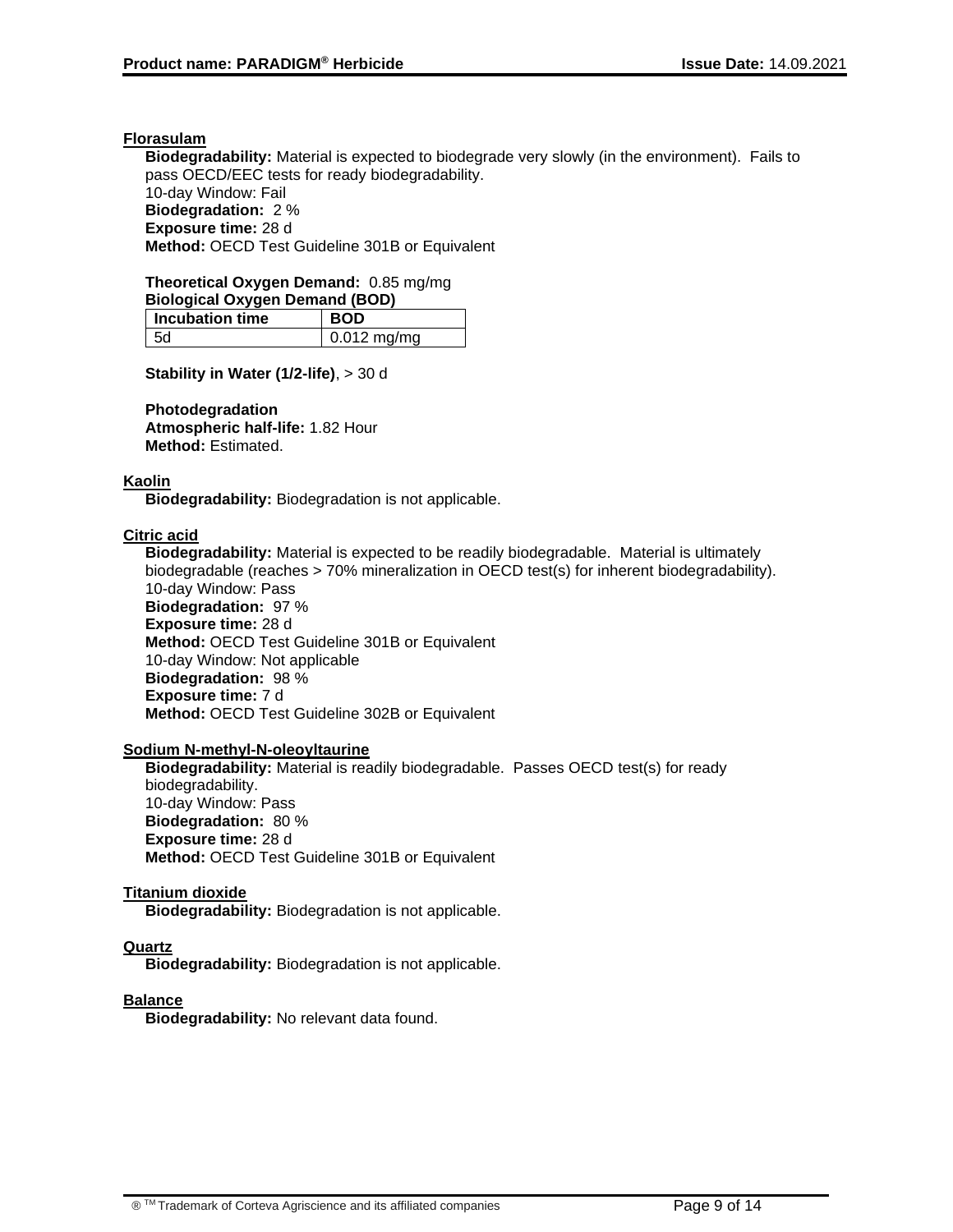### **Bioaccumulative potential**

#### **Halauxifen-methyl**

**Bioaccumulation:** Bioconcentration potential is moderate (BCF between 100 and 3000 or Log Pow between 3 and 5).

**Partition coefficient: n-octanol/water (log Pow):** 3.76

**Bioconcentration factor (BCF):** 233 Lepomis macrochirus (Bluegill sunfish) 42 d

### **Florasulam**

**Bioaccumulation:** Bioconcentration potential is low (BCF < 100 or Log Pow < 3). **Partition coefficient: n-octanol/water (log Pow):** -1.22 **Bioconcentration factor (BCF):** 0.8 Fish 28 d Measured

# **Kaolin**

**Bioaccumulation:** Partitioning from water to n-octanol is not applicable.

# **Citric acid**

**Bioaccumulation:** Bioconcentration potential is low (BCF < 100 or Log Pow < 3). **Partition coefficient: n-octanol/water (log Pow):** -1.72 at 20 °C Measured **Bioconcentration factor (BCF):** 0.01 Fish Measured

# **Sodium N-methyl-N-oleoyltaurine**

**Bioaccumulation:** Bioconcentration potential is low (BCF < 100 or Log Pow < 3). **Partition coefficient: n-octanol/water (log Pow):** Pow: 1.36 at 20 °C

# **Titanium dioxide**

**Bioaccumulation:** Partitioning from water to n-octanol is not applicable.

# **Quartz**

**Bioaccumulation:** Partitioning from water to n-octanol is not applicable.

# **Balance**

**Bioaccumulation:** No relevant data found.

# **Mobility in Soil**

**Halauxifen-methyl**

Expected to be relatively immobile in soil (Koc > 5000). **Partition coefficient (Koc):** 5684

#### **Florasulam**

Potential for mobility in soil is very high (Koc between 0 and 50). **Partition coefficient (Koc):** 4 - 54

# **Kaolin**

No relevant data found.

# **Citric acid**

No relevant data found.

# **Sodium N-methyl-N-oleoyltaurine**

No relevant data found.

#### **Titanium dioxide**

No data available.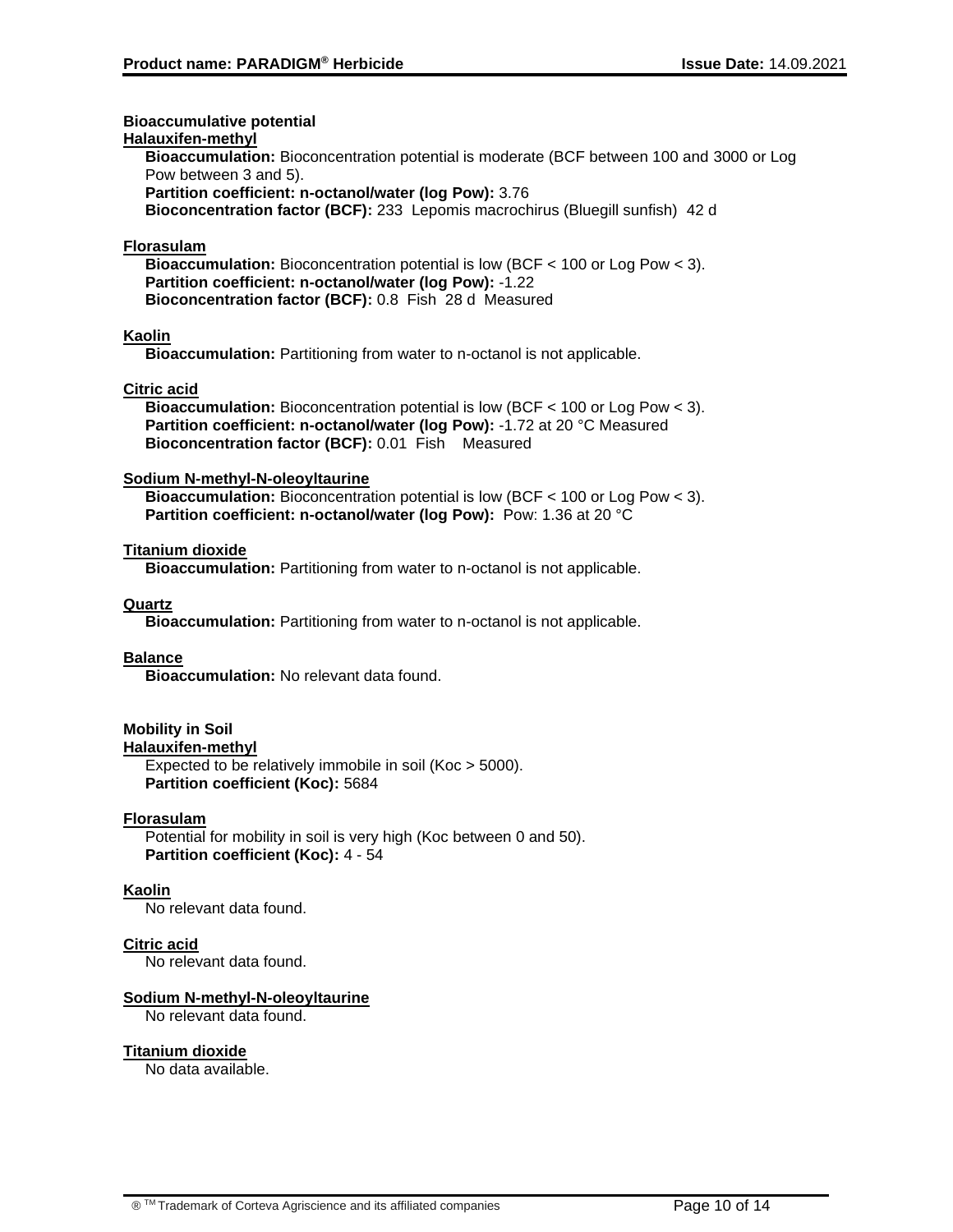#### **Quartz**

No relevant data found.

### **Balance**

No relevant data found.

# **Results of PBT and vPvB assessment**

#### **Halauxifen-methyl**

This substance is not considered to be persistent, bioaccumulating and toxic (PBT). This substance is not considered to be very persistent and very bioaccumulating (vPvB).

# **Florasulam**

This substance is not considered to be persistent, bioaccumulating and toxic (PBT). This substance is not considered to be very persistent and very bioaccumulating (vPvB).

# **Kaolin**

This substance is not considered to be persistent, bioaccumulating and toxic (PBT). This substance is not considered to be very persistent and very bioaccumulating (vPvB).

# **Citric acid**

This substance is not considered to be persistent, bioaccumulating and toxic (PBT). This substance is not considered to be very persistent and very bioaccumulating (vPvB).

# **Sodium N-methyl-N-oleoyltaurine**

This substance is not considered to be persistent, bioaccumulating and toxic (PBT). This substance is not considered to be very persistent and very bioaccumulating (vPvB).

#### **Titanium dioxide**

This substance has not been assessed for persistence, bioaccumulation and toxicity (PBT).

#### **Quartz**

This substance has not been assessed for persistence, bioaccumulation and toxicity (PBT).

#### **Balance**

This substance has not been assessed for persistence, bioaccumulation and toxicity (PBT).

# **Other adverse effects**

#### **Halauxifen-methyl**

This substance is not on the Montreal Protocol list of substances that deplete the ozone layer.

#### **Florasulam**

This substance is not on the Montreal Protocol list of substances that deplete the ozone layer.

# **Kaolin**

This substance is not on the Montreal Protocol list of substances that deplete the ozone layer.

# **Citric acid**

This substance is not on the Montreal Protocol list of substances that deplete the ozone layer.

# **Sodium N-methyl-N-oleoyltaurine**

This substance is not on the Montreal Protocol list of substances that deplete the ozone layer.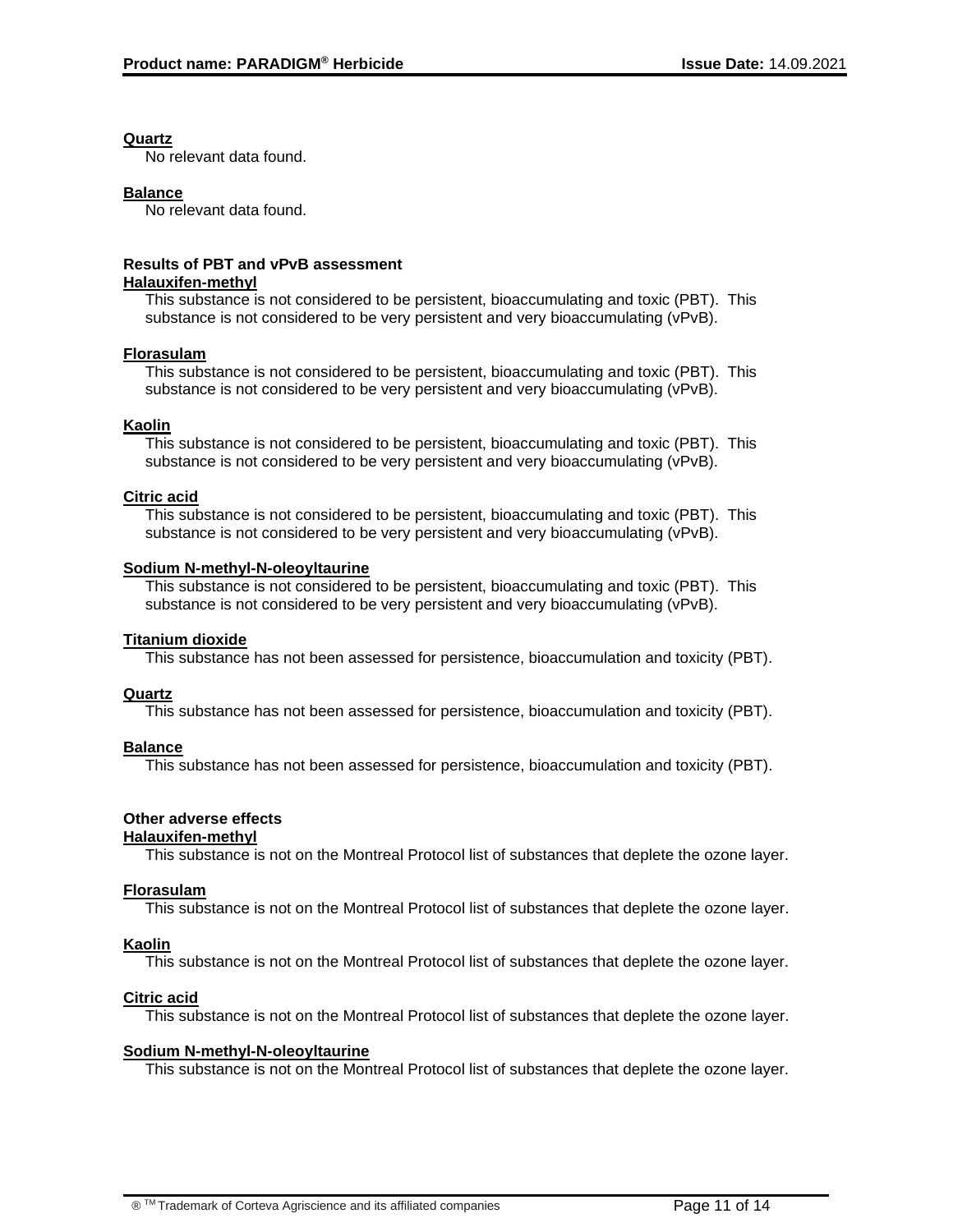#### **Titanium dioxide**

This substance is not on the Montreal Protocol list of substances that deplete the ozone layer.

### **Quartz**

This substance is not on the Montreal Protocol list of substances that deplete the ozone layer.

### **Balance**

This substance is not on the Montreal Protocol list of substances that deplete the ozone layer.

# **SECTION 13: DISPOSAL CONSIDERATIONS**

**Disposal methods:** If wastes and/or containers cannot be disposed of according to the product label directions, disposal of this material must be in accordance with your local or area regulatory authorities. This information presented below only applies to the material as supplied. The identification based on characteristic(s) or listing may not apply if the material has been used or otherwise contaminated. It is the responsibility of the waste generator to determine the toxicity and physical properties of the material generated to determine the proper waste identification and disposal methods in compliance with applicable regulations. If the material as supplied becomes a waste, follow all applicable regional, national and local laws.

# **SECTION 14: TRANSPORT INFORMATION**

#### **ADG**

| Proper shipping name                                 | ENVIRONMENTALLY HAZARDOUS SUBSTANCE, SOLID,<br>N.O.S. (Florasulam, Halauxifen-methyl) |
|------------------------------------------------------|---------------------------------------------------------------------------------------|
| <b>UN number</b>                                     | <b>UN 3077</b>                                                                        |
| <b>Class</b>                                         | 9                                                                                     |
| <b>Packing group</b>                                 | $\mathbf{III}$                                                                        |
| <b>Marine pollutant</b>                              | Florasulam, Halauxifen-methyl                                                         |
| <b>Classification for SEA transport (IMO-IMDG):</b>  |                                                                                       |
| Proper shipping name                                 | ENVIRONMENTALLY HAZARDOUS SUBSTANCE, SOLID,<br>N.O.S. (Florasulam, Halauxifen-methyl) |
| <b>UN number</b>                                     | <b>UN 3077</b>                                                                        |
| <b>Class</b>                                         | 9                                                                                     |
| Packing group                                        | $\mathbf{III}$                                                                        |
| <b>Marine pollutant</b>                              | Florasulam, Halauxifen-methyl                                                         |
| <b>Transport in bulk</b>                             | Consult IMO regulations before transporting ocean bulk                                |
| according to Annex I or II                           |                                                                                       |
| of MARPOL 73/78 and the                              |                                                                                       |
| <b>IBC or IGC Code</b>                               |                                                                                       |
| <b>Classification for AIR transport (IATA/ICAO):</b> |                                                                                       |
| Proper shipping name                                 | ENVIRONMENTALLY HAZARDOUS SUBSTANCE, SOLID,<br>N.O.S. (Florasulam, Halauxifen-methyl) |
| <b>UN number</b>                                     | <b>UN 3077</b>                                                                        |
| <b>Class</b>                                         | 9                                                                                     |
| Packing group                                        | $\mathbf{III}$                                                                        |
| Hazchem Code: 2Z                                     |                                                                                       |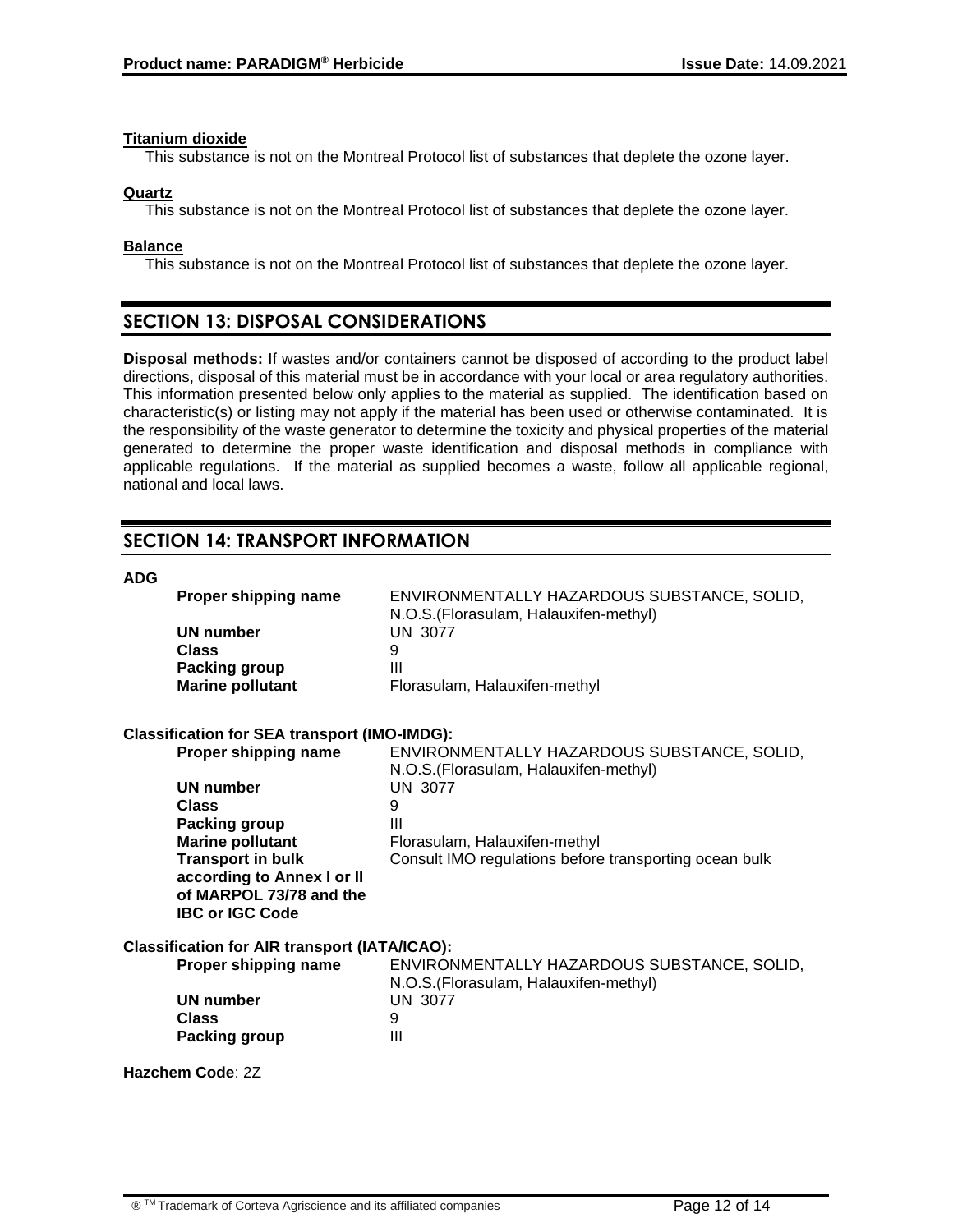### **Further information:**

Environmentally Hazardous Substances meeting the descriptions of UN 3077 or UN 3082 are not subject to the Australian Code for the Transport of Dangerous Goods (ADG). This applies when transported by road or rail in packaging's that do not incorporate a receptacle exceeding 500 kg(L) or IBCs per ADG Special Provision AU01.

Marine Pollutants in single or combination packaging containing a net quantity per single or inner packaging of 5 L or less for liquids or having a net mass per single or inner packaging of 5 KG or less for solids may be transported as non-dangerous goods as provided in section 2.10.2.7 of IMDG code and IATA special provision A197.

This information is not intended to convey all specific regulatory or operational requirements/ information relating to this product. Additional transportation system information can be obtained through an authorized sales or customer service representative. It is the responsibility of the transporting organization to follow all applicable laws, regulations and rules relating to the transportation of the material.

# **SECTION 15: REGULATORY INFORMATION**

### **Poison Schedule**: S5 **APVMA Approval Number**: 68248

# **SECTION 16: ANY OTHER RELEVANT INFORMATION**

#### **Revision**

Identification Number: 101205083 / A143 / Issue Date: 14.09.2021 / Replaces: 6.01.2021 DAS Code: GF-2687 Sections amended: 5, 14

**Legend**

| <b>ACGIH</b> | USA. ACGIH Threshold Limit Values (TLV)                            |
|--------------|--------------------------------------------------------------------|
| AU OEL       | Australia. Workplace Exposure Standards for Airborne Contaminants. |
| Dow IHG      | Dow Industrial Hygiene Guideline                                   |
| <b>TWA</b>   | Time weighted average                                              |

#### **Full text of other abbreviations**

AICS - Australian Inventory of Chemical Substances; ANTT - National Agency for Transport by Land of Brazil; ASTM - American Society for the Testing of Materials; bw - Body weight; CMR - Carcinogen, Mutagen or Reproductive Toxicant; DIN - Standard of the German Institute for Standardisation; DSL - Domestic Substances List (Canada); ECx - Concentration associated with x% response; ELx - Loading rate associated with x% response; EmS - Emergency Schedule; ENCS - Existing and New Chemical Substances (Japan); ErCx - Concentration associated with x% growth rate response; ERG - Emergency Response Guide; GHS - Globally Harmonized System; GLP - Good Laboratory Practice; IARC - International Agency for Research on Cancer; IATA - International Air Transport Association; IBC - International Code for the Construction and Equipment of Ships carrying Dangerous Chemicals in Bulk; IC50 - Half maximal inhibitory concentration; ICAO - International Civil Aviation Organization; IECSC - Inventory of Existing Chemical Substances in China; IMDG - International Maritime Dangerous Goods; IMO - International Maritime Organization; ISHL - Industrial Safety and Health Law (Japan); ISO - International Organisation for Standardization; KECI - Korea Existing Chemicals Inventory; LC50 - Lethal Concentration to 50 % of a test population; LD50 - Lethal Dose to 50% of a test population (Median Lethal Dose); MARPOL - International Convention for the Prevention of Pollution from Ships;